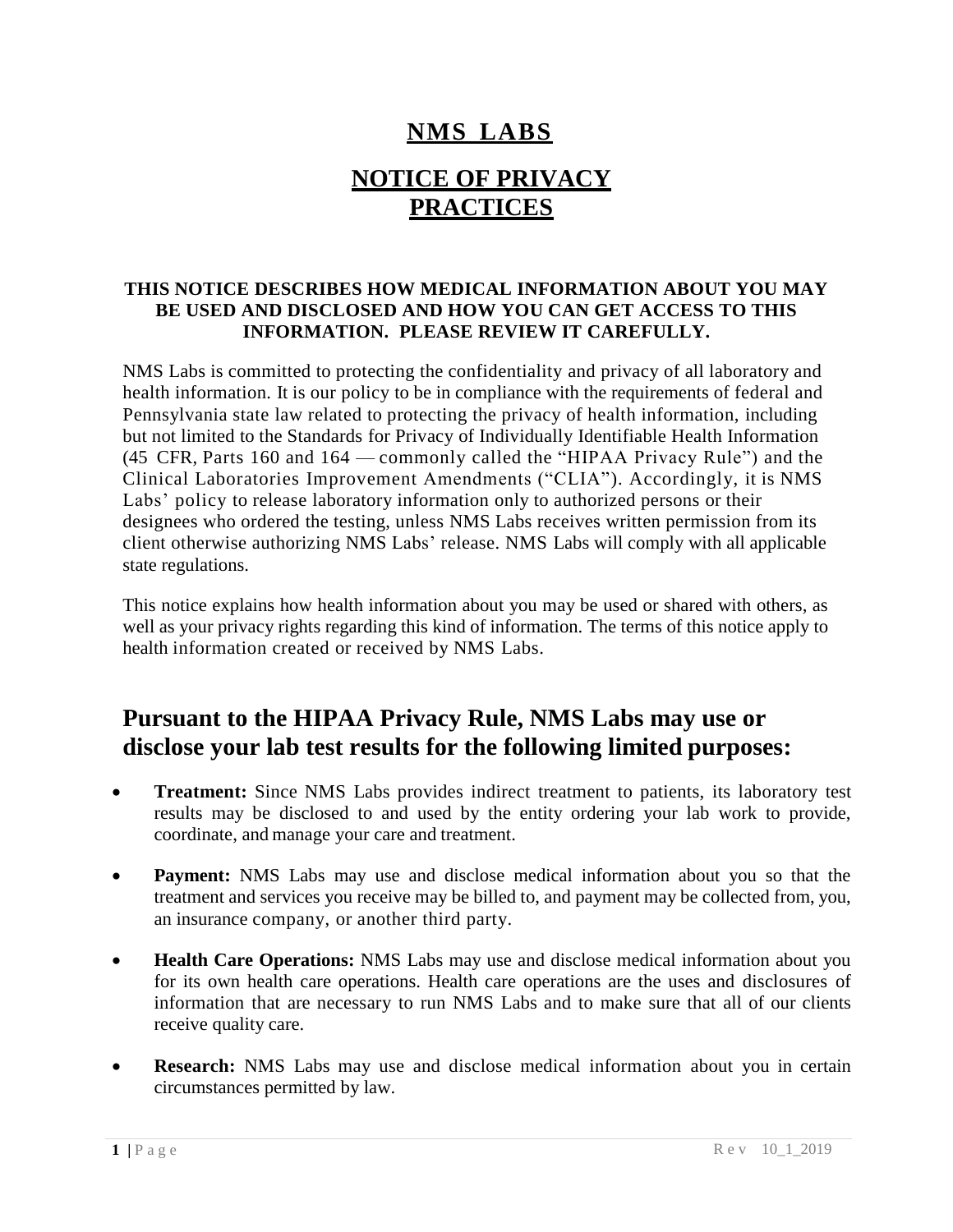- **To Avert a Serious Threat to Health or Safety:** NMS Labs may disclose medical information about you when necessary to prevent a serious threat to your health and safety or the health and safety of the public or another person. NMS Labs may only disclose under this circumstance to someone able to help prevent the threat.
- **To Business Associates:** Under certain circumstances, some services may be provided by or to NMS Labs through contracts with business associates. Examples of our business associates include NMS Labs' attorneys, consultants, collection agencies, medical record software and storage vendors, a billing company that bills for the services we provided, and accreditation organizations. We may disclose information about you to our business associate so that they can perform the job we have contracted with them to do. To protect the information that is disclosed, each business associate is required to sign an agreement whereby they agree to appropriately safeguard the information and not to re-disclose the information unless specifically permitted by law.

#### **Your medical information may be released in the following special situations:**

- **Organ and Tissue Donation:** We may release your medical information to organizations that handle organ procurement or organ, eye or tissue transplantation, or to an organ donation bank, as necessary to facilitate organ or tissue donation and transplantation. The information that NMS Labs may disclose is limited to the information necessary to make a transplant possible.
- **Military and Veterans:** If you are a member of the armed forces, NMS Labs will release medical information about you as requested by military command authorities if we are required to do so by law, or when we have your written consent. We may also release medical information about foreign military personnel to the appropriate foreign military authority as required by law or with written consent.
- **Workers' Compensation:** NMS Labs may release medical information about you for workers' compensation or similar programs as permitted or required by law. These programs provide benefits for work-related injuries or illness.
- **Public Health:** NMS Labs may disclose medical information to public health authorities about you for public health activities. These disclosures generally include the following examples, with respect to our services:
	- Preventing or controlling disease, injury or disability; -
	- Reporting reactions to medications or problems with products; -
	- Notifying a person who may have been exposed to a disease or may be at risk for contracting or spreading a disease or condition; or
	- Reporting to the FDA as permitted or required by law.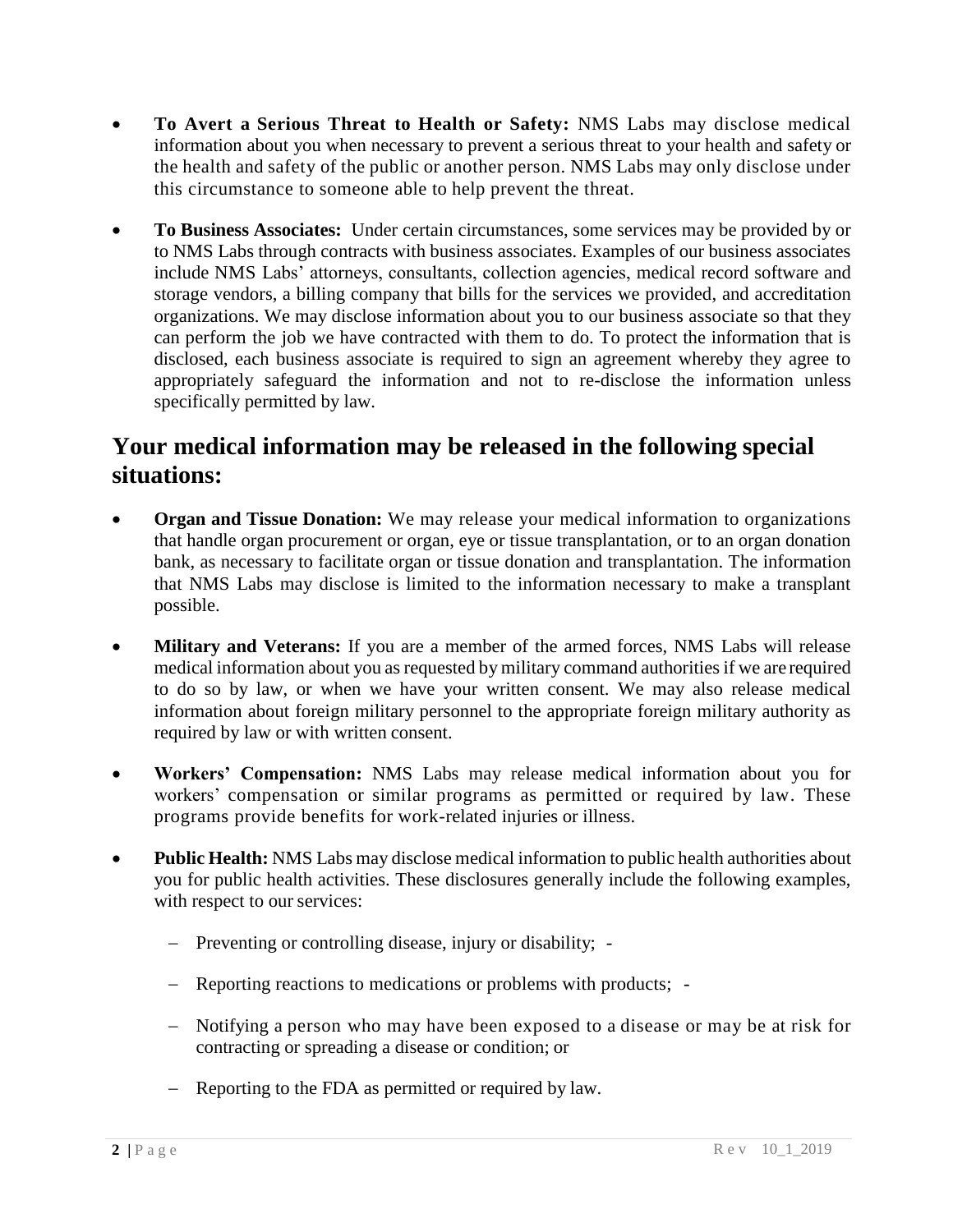- **Health Oversight Activities:** NMS Labs may disclose medical information to a health oversight agency for health oversight activities that are authorized by law. These oversight activities include, for example, government audits, investigations, inspections, and licensure activities. These activities are necessary for the government to monitor the health care system, government programs, and compliance with laws.
- **Lawsuits and Disputes:** We may disclose your information in connection with a lawsuit, dispute, or other judicial proceeding, in response to a valid court order, administrative order, or a grand jury subpoena, in response to a subpoena, discovery request, warrant, summons or other lawful process or with your written consent.
- **Law Enforcement:** NMS Labs may release medical information if asked to do so by a law enforcement official in response to a valid court order, grand jury or administrative subpoena, or warrant, or with your written consent.
- **Coroners, Medical Examiners, and Funeral Directors:** NMS Labs may release medical **information** to a coroner or medical examiner in the case of certain types of death, and we must disclose health records upon the request of the coroner or medical examiner. This may be necessary, for example, to identify you or determine the cause of death. Other disclosures from your health record will require the consent of a surviving spouse, parent, a person appointed by you in writing, or your legally authorized representative.
- **National Security and Intelligence Activities:** NMS Labs may release medical information about you to authorized federal officials for intelligence, counter-intelligence, and other national security activities only as required by law or with your written consent.
- **Protective Services for the President and Others:** NMS Labs may disclose medical information about you to authorized federal officials so they may provide protection to the President, other authorized persons, or foreign heads of state, or conduct special investigations only as required by law or with your written consent.
- **Inmates:** If you are an inmate of a correctional institution or under the custody of a law enforcement official, NMS Labs may release medical information about you to the correctional institution or law enforcement official as required by law or with your written consent.
- **Genetic Information:** Genetic information is considered health information and may be used and disclosed by NMS Labs in the same fashion as other medical information may be used and disclosed, as described in this Notice. However, health plans are restricted as to the uses or disclosures that they may make with respect to your genetic information.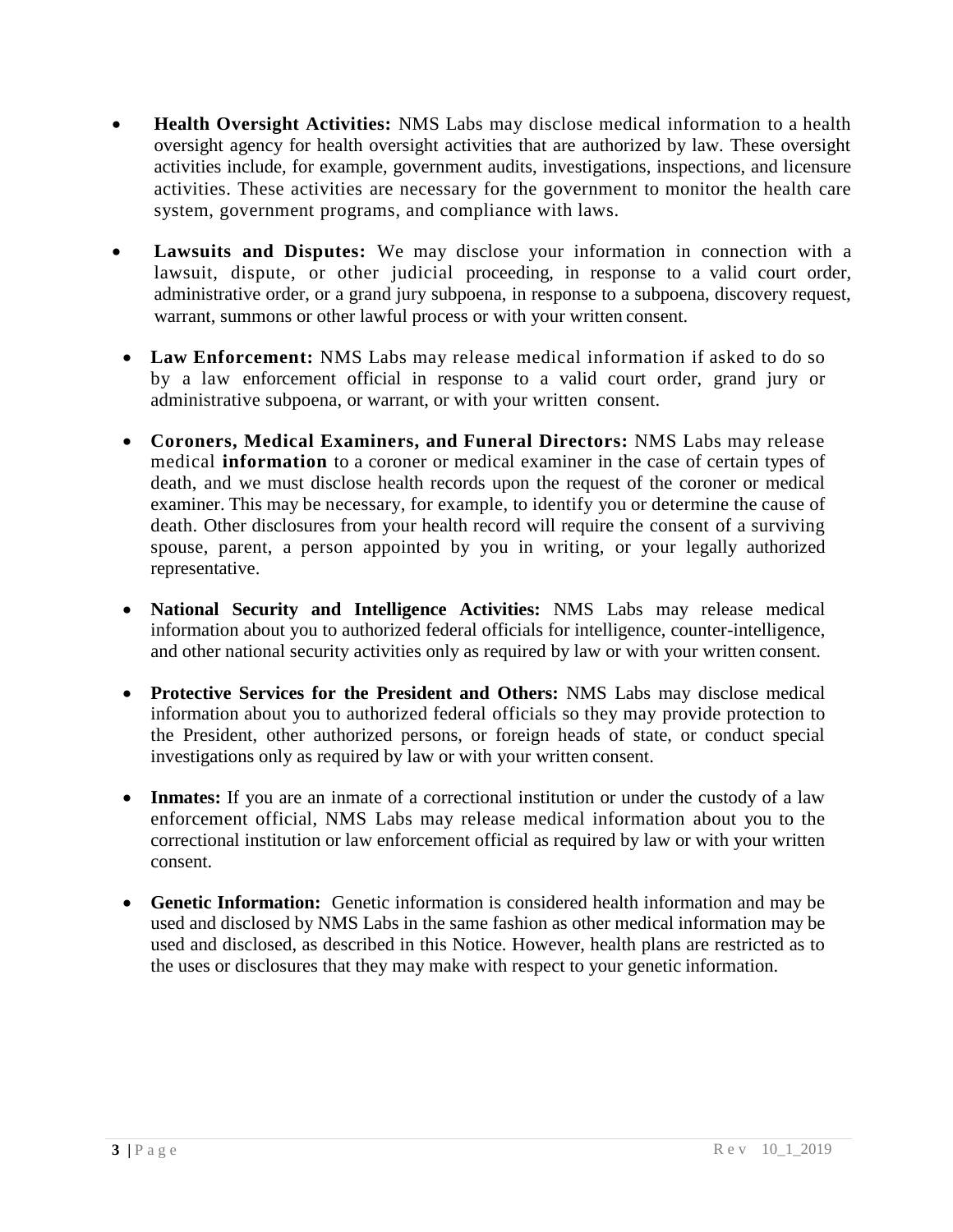## **Your Rights:**

 **Right to an Accounting of Disclosures:** You have the right to request an "accounting of disclosures." This is a list of the disclosures NMS Labs has made of medical information about you. If such disclosures are made through an electronic health record, you have the right to receive a list of these types of disclosures as well. This list will not include the following: disclosures for treatment, payment, and health care operations; disclosures that you have authorized or that have been made to you; disclosures for facility directories; disclosures for national security or intelligence purposes; disclosures to correctional institutions or law enforcement with custody of you; and certain other disclosures.

To request this list of disclosures, you must submit your request in writing to NMS Labs, Privacy Officer. Your request must state a time period for which you would like the accounting. The accounting period may not go back further than six years from the date of the request, provided, however that with respect to disclosures through an electronic health record, the period is no longer than three (3) years. You may receive one free accounting in any 12-month period. We will charge you a reasonable cost-based fee for additional requests.

- **Right to Request Restrictions**: You have the right to request a restriction or limitation on the medical information we use or disclose about you for treatment, payment or health care operations. You also have the right to request a limit on the medical information we disclose about you to someone who is involved in the payment for your care, such as a family member or friend. We are not required to agree to your request. If we do agree, our agreement must be in writing, and we will comply with your request unless the information is needed to provide you emergency treatment. However, if you pay for your treatment in full, you have the right to restrict, unless otherwise prohibited by law, the disclosure of your medical information to your insurance company or health plan in connection with the services that are paid for in full by you and we must abide by your request in such circumstances. To request a restriction, you must make your request in writing to NMS Labs Privacy Officer. In your request, you must tell us (1) what information you want to limit; (2) whether you want to limit our use, disclosure, or both; and (3) to whom you want the limits to apply, for example, disclosures to your spouse or employer.
- **Right to Request a Correction**: You have the right to request that we correct health information about you that you think is incorrect or incomplete. You must put your request in writing. If you do not ask in writing or give your reasons in writing, we may tell you that we will not do as you have asked. We will respond within 60 days of receiving your request. We have the right to refuse your request if you ask us to correct information that: 1) was not created by us and/or not part of our record; 2) is not part of the information you are permitted by law to see and copy; or 3) we believe is correct and complete in the existing record.
- **Right to a Paper Copy of This Notice:** You have the right to receive a paper copy of this notice. You may ask us to give you a copy of this notice any time. This notice is on our website: [www.nmslabs.com.](http://www.nmslabs.com/)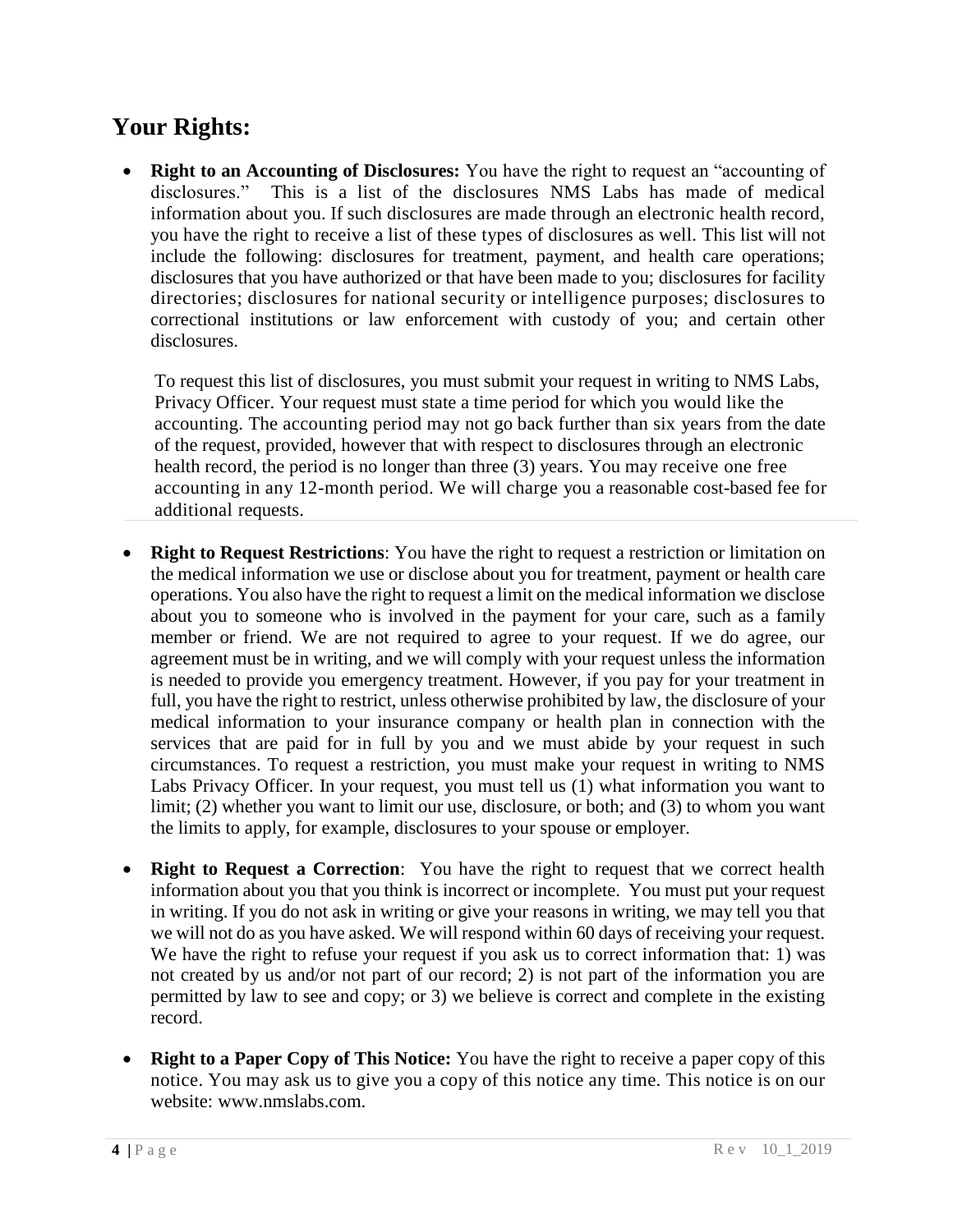**Right to Notice of a Breach:** You have the right to be notified of a data breach that may have compromised the privacy or security of your health information.